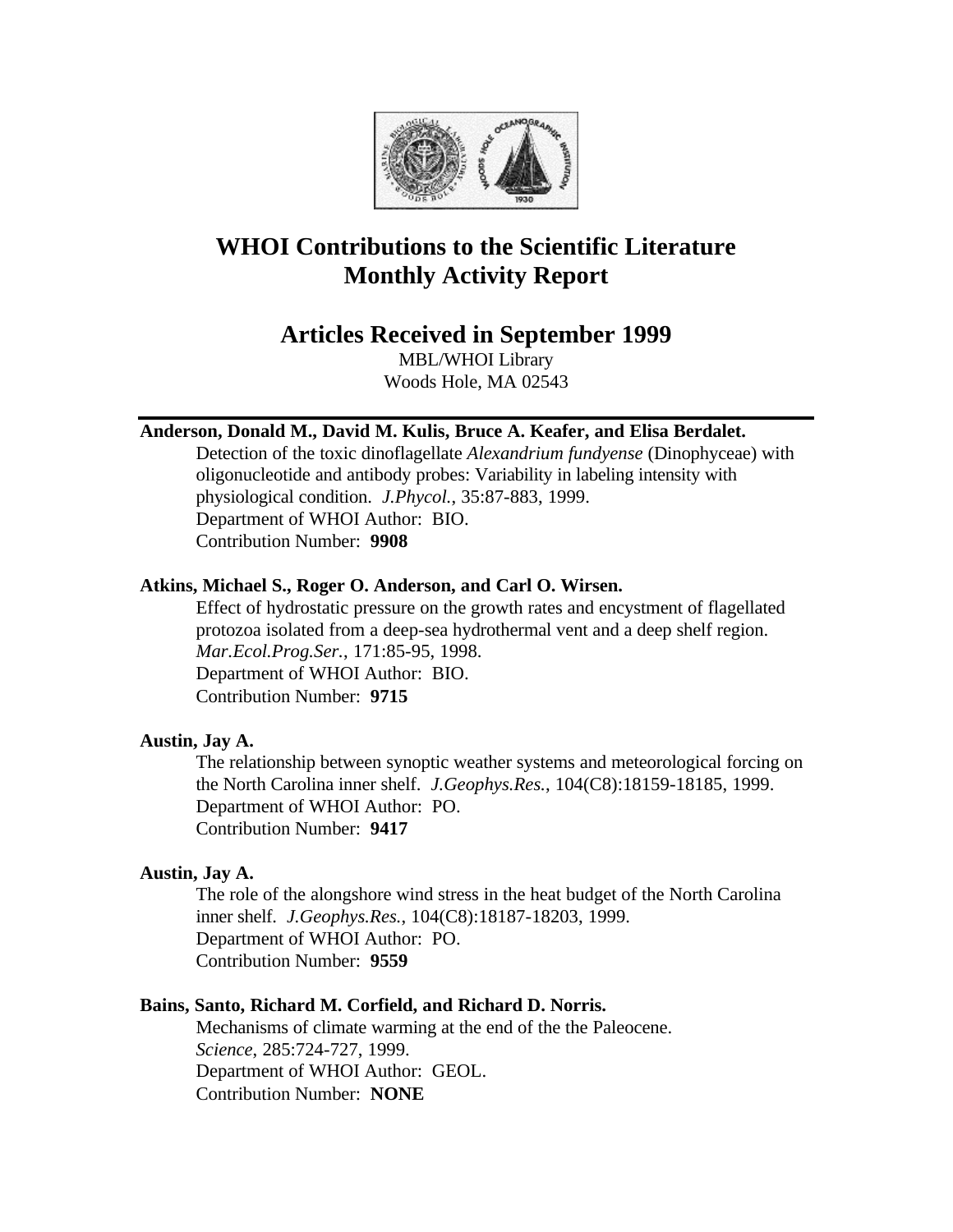#### **Baumgartner, Mark F. and Steven P. Anderson.**

Evaluation of regional numerical weather prediction model surface fields over the Middle Atlantic Bight. *J.Geophys.Res.*, 104(C8):18141-18158, 1999. Department of WHOI Author: PO. Contribution Number: **9765**

# **Caron, David A., Ee Lin Lim, Mark R. Dennett, Rebeca J. Gast, Carol Kosman, and Edward F. DeLong.**

Molecular phylogenetic analysis of the heterotrophic chrysophyte genus *Paraphysomonas*, and the design of rRNA-targeted oligonucleotide probes for two species. *J.Phycol.*, 35:824-837, 1999. Department of WHOI Author: BIO. Contribution Number: **9842**

## **Colosi, John A., A. B. Baggeroer, T. G. Birdsall, C. Clark, B. D. Cornuell, D. Costa, B. D. Dushaw, A. M. Dzieciuch, Forbes, A. M. G., B. M. Howe, D. Menemenlis, J. A. Mercer, K. Metzger, W. Munk, R. C. Spindel, P. F. Worcester, and C. Wunsch.**

A review of recent results in ocean acoustic wave propagation in random media: Basin scales. *IEEE J.Oceanic Eng.*, 24(2):138-155, 1999. Department of WHOI Author: AOPE. Contribution Number: **9769**

#### **Conte, Maureen H., Anthony Thompson, David Lesley, and Roger P. Harris.**

Genetic and physiological influences on the alkenone/alkenoate versus growth temperature relationship in *Emiliania huxleyi* and *Gephyrocapsa oceanica*. *Geochim.Cosmochim.Acta*, 62(1):51-68, 1998. Department of WHOI Author: MCG. Contribution Number: **9571**

### **Dacey, John W. H., Frances A. Howse, Anthony F. Michaels, and Stuart G. Wakeham.**

Temporal variability of dimethylsulfide and dimethylsuloniopropionate in the Sargasso Sea. *Deep-Sea Res.I*, 45:2085-2104, 1998. Department of WHOI Author: BIO. Contribution Number: **NONE**

#### **Ganeshram, Raja S., Stephen E. Calvert, Thomas F. Pedersen, and Gregory L. Cowie.**

Factors controlling the burial of organic carbon in laminated and bioturbated sediments off NW Mexico: Implications for hydrocarbon preservation. *Geochim.Cosmochim.Acta*, 63(11/12):1723-1734, 1999. Department of WHOI Author: MCG. Contribution Number: **NONE**